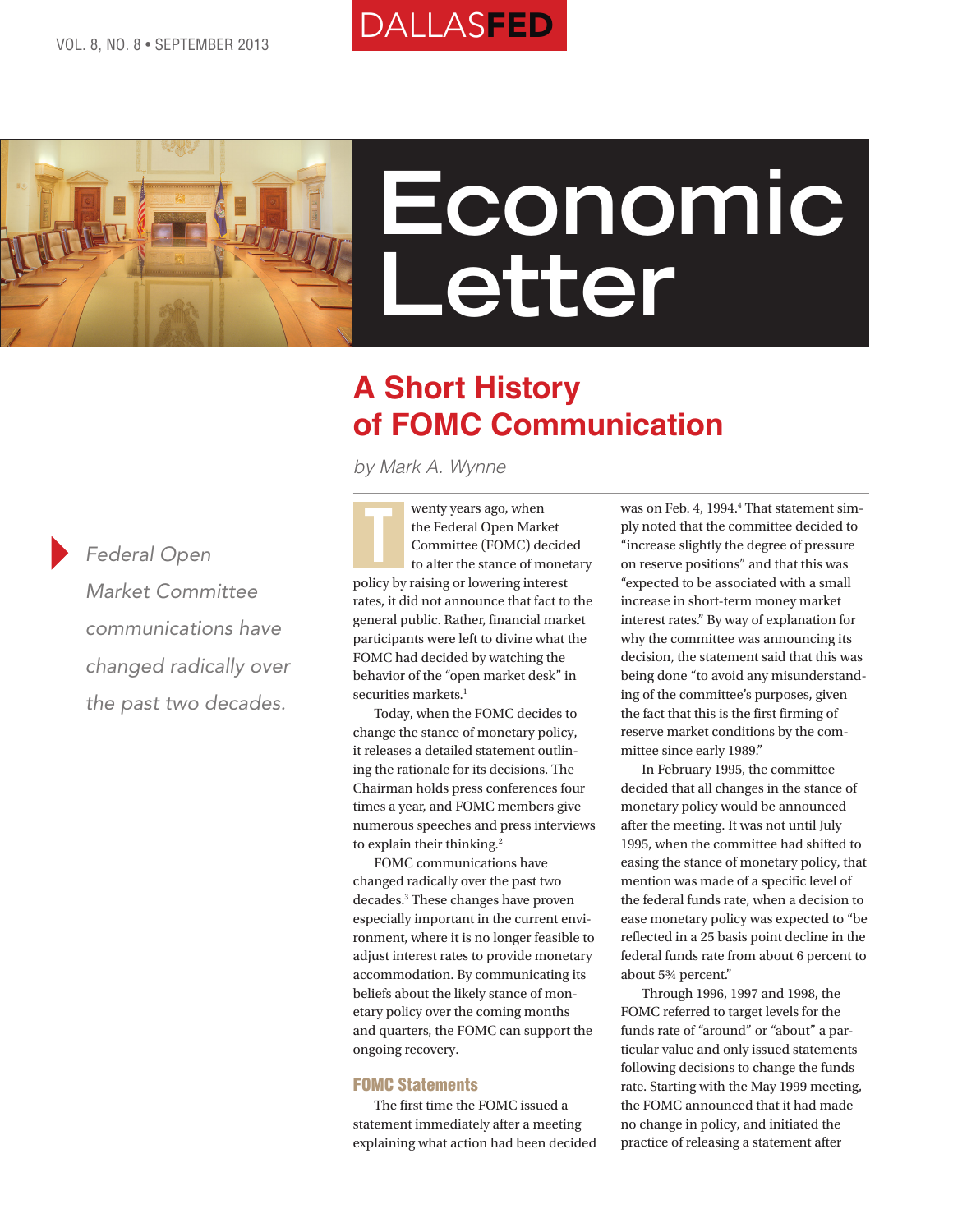*The committee has gone from vague language about "pressure on reserve positions" to concrete statements about its target range for the federal funds rate and the specific economic developments that would prompt a change in that target in the future.*

every meeting regardless of whether the stance of policy had changed. That same year it began to refer to specific "target" levels for the funds rate.

Also starting in 1999, the committee began to issue forward guidance of a sort in the form of an assessment of the perceived risks going forward. For example, after the August meeting, it announced that "the directive the Federal Open Market Committee adopted is symmetrical with regard to the outlook for policy over the near term." By October of the same year, the directive was "biased toward a possible firming of policy going forward." However, references to symmetric or asymmetric directives proved short-lived. Starting in February 2000, the committee instead referred to risks of "heightened inflation pressures" or "economic weakness" in the near term, that is, risks to the committee's mandate to deliver price stability and maximum sustainable employment.

By 2003, the committee was worried about inflation getting too low, and it reduced the federal funds rate to the then-unprecedented level of 1 percent. Starting with the August meeting, the committee again began issuing forward guidance about the stance of policy, noting that it believed that "policy accommodation can be maintained for a considerable period."

In January 2004, the committee changed this language to state that it believed that it could "be patient in removing its policy accommodation." The language was altered once again in May 2004 to state that "policy accommodation can be removed at a pace that is likely to be measured." Then the committee raised the federal funds rate by 25 basis points at its June meeting and at each of the subsequent 16 meetings.

The "likely to be measured" language was included in every statement until the December 2005 meeting, by which time the federal funds rate had been increased to 4.25 percent. Through 2006, the committee noted that the "extent and timing" of any additional firming of policy depended on the evolution of the economic outlook and specifically the outlook for both inflation and economic growth. The tightening cycle ended with the funds rate at 5.25 percent, where it

remained until the first strains of the financial crisis began to manifest themselves in August 2007.

#### Financial Crisis Communications

In response to deteriorating economic conditions as a result of the financial crisis, on Dec. 16, 2008, the FOMC lowered the target for the federal funds rate to a range of 0 to 0.25 percent and noted that "weak economic conditions are likely to warrant exceptionally low levels of the federal funds rate for some time." Thus began the period of unconventional monetary policy.

The FOMC had previously announced plans to purchase "up to \$100 billion" in government-sponsored enterprise (Fannie Mae and Freddie Mac) obligations and "up to \$500 billion" in mortgage-backed securities. The December statement included the declaration that the FOMC "stands ready to expand its purchases of agency debt and mortgagebacked securities as conditions warrant." This program subsequently became known as OE1.<sup>5</sup>

The commitment to maintain the fed funds rate at an exceptionally low level for an extended period was included in every statement until August 2011, when the language was altered to "at least through mid-2013." Subsequently the dates were changed to "at least through late 2014," and to "at least through mid-2015."

But at the December 2012 meeting, the committee made a radical change in how it communicated its intentions. The FOMC adopted language stating that it anticipated that "this exceptionally low range for the federal funds rate will be appropriate at least as long as the unemployment rate remains above 6½ percent, inflation between one and two years ahead is projected to be no more than a half percentage point above the committee's 2 percent longer-run goal and longer-term inflation expectations continue to be well anchored." Thus, over the course of two decades, the committee has gone from vague language about "pressure on reserve positions" to concrete statements about its target range for the federal funds rate and the specific economic developments that would prompt a change in that target in the future.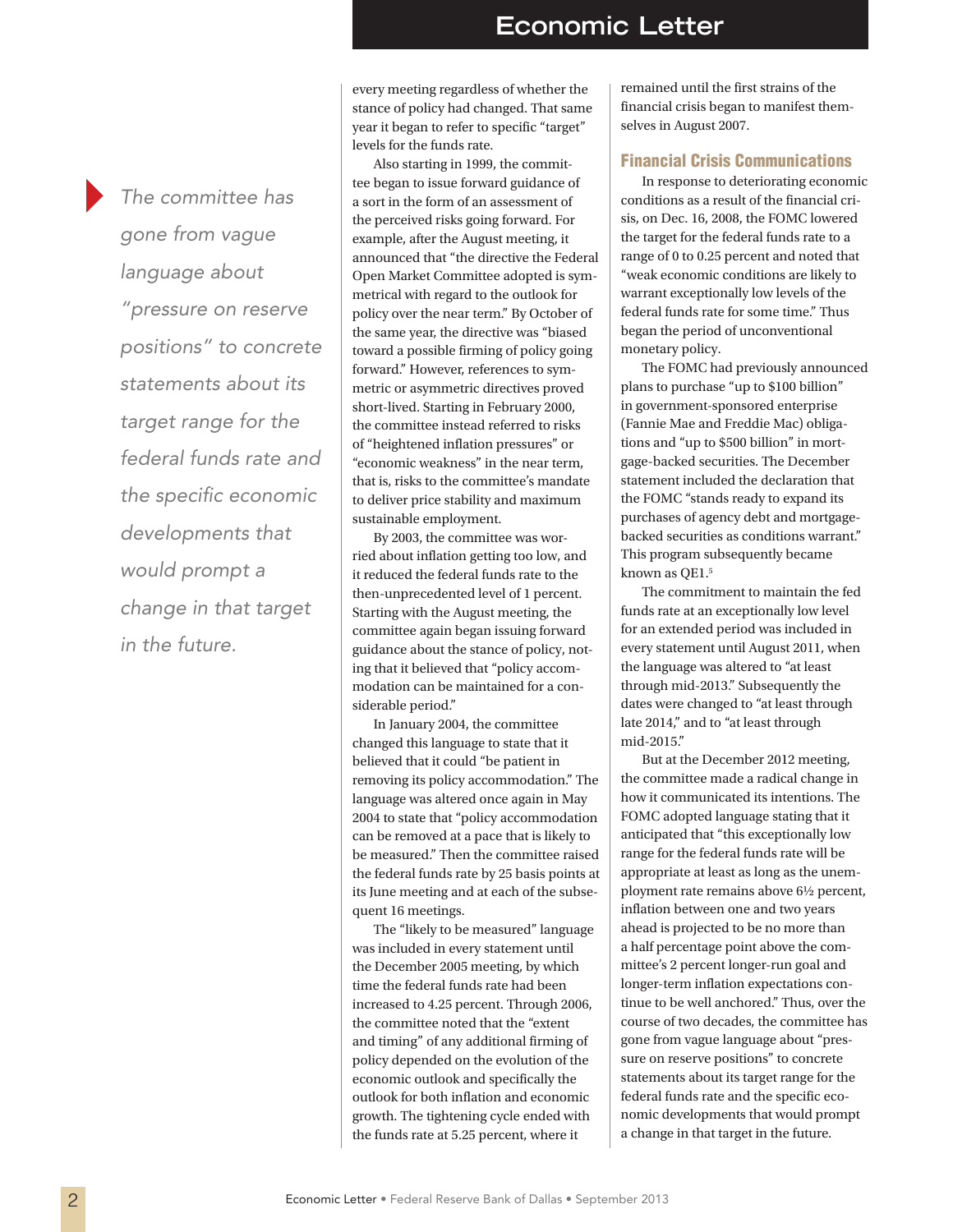### **Economic Letter**

#### Evolving FOMC Statements

Chart 1 presents a simple measure of the evolution of the FOMC's communications over the past two decades as summarized by the word count in the postmeeting statement.

The first statement, issued on Feb. 4, 1994, was a mere 99 words. The statement issued after the April 30–May 1, 2013, meeting was 669 words and included—in addition to the committee's decision about the stance of monetary policy—information on the committee's assessment of economic conditions, the economic outlook, the factors that are likely to prompt a change in the stance of policy and the extent to which the committee's voting members agreed on the policy decision (one member dissented).

#### **Dissent**

FOMC members do not always agree about the appropriate stance of monetary policy, and since 2002, dissenting votes have been made public immediately after the meeting at which the vote is taken to enhance the transparency of the monetary policy process. (Prior to this, dissenting votes only became known when the Record of Policy Actions or the minutes were published after the subsequent meeting.) Sometimes a dissenting vote reflects a difference of opinion about the true state of the economy, something that



NOTE: The shaded area is the period of the FOMC's unconventional monetary policy with interest rates at the effective lower bound of near zero.

SOURCE: Federal Reserve Board.

is difficult to assess in real time; sometimes it reflects a difference of opinion about the appropriate policy response to given economic conditions.

The history of dissenting votes over the past two decades, shown in Chart 2, illustrates three things. First, dissenting votes are not uncommon, but in recent years it has been rare for more than one voter to dissent at any one time. The record is three dissenting votes at the August and September 2011 meetings.

Dissent was a lot more frequent in the early 1990s, with as many as four dissents at one meeting in 1990 and at another meeting in 1992.

Second, between 2000 and the onset of the financial crisis, dissenting votes were particularly rare. This was the period during which the housing market boomed and some critics argued that the FOMC deviated from its previous rule-like behavior.6 But the record on dissenting votes suggests that there was



NOTES: The Atlanta and New York Feds had no dissenting votes during 1990–2013. The shaded area is the period of the FOMC's unconventional monetary policy with interest rates at the effective lower bound of near zero.

SOURCE: Federal Reserve Board.